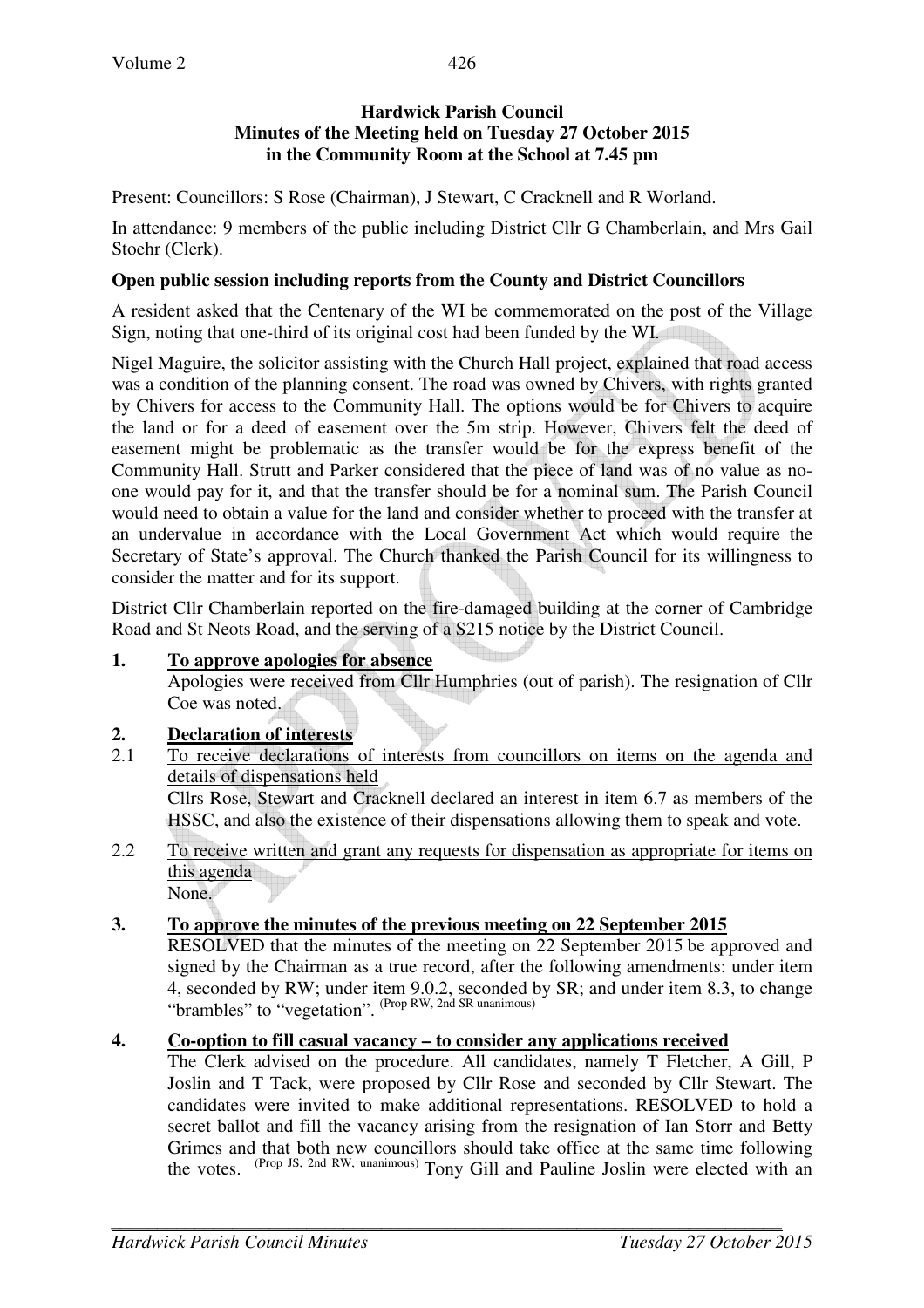absolute majority. The unsuccessful candidates were invited to help the village for example by involvement in the village plan.

- **5. Matters arising and carried forward from the last or previous meetings for discussion/decisions**
- 5.1 (6.3) Widening of access road to the new Church community hall to consider the required process

RESOLVED to obtain a valuation from the District Valuer, subject to checking the designation under the QEII Fields in Trust and Village Green registration. <sup>(Prop JS, 2nd</sup>) RW unanimous)

- 5.2 (8.2) Report on condition of notice board and to consider any action necessary Deferred to a future meeting.
- 5.3 (8.3) Street lights to consider whether any pruning of vegetation is required Deferred to a future meeting. RESOLVED to report the street light on St Neots Road at the junction with Cambridge Road.
- 5.4 (9.0.2) Village plan report
- 5.4.1 Proposal that the Council funds up to £1000 RESOLVED after consideration of the Parish Council's budget, to provide the seed funding of £1000 for the village plan group's expenditure from the Special Projects  $\frac{1}{\sqrt{P}}$  (Prop AG, 2nd JS unanimous)
- 5.4.2 Request from the Village Plan Committee that the Parish Council approve a grant of £250.00 out of the £1000, thus enabling the Village Plan Working Group to manage its own finance and reduce the administration burden on the Council.

RESOLVED to reimburse expenses payments for the Village Plan Working Group as follows: Martin Cassey (Stationery) £183.72, Betty Grimes (flyers) £36.00, and Jeff Jones (refreshments for the village plan launch meeting) £53.04. The Parish Council regretted it was unable to fund the claim for coffees at £6.90 as it does not have the power to do so.

RESOLVED to approve an advance of £250 on the balance of the £1000, to be forwarded to the Village Plan Treasurer, M Farmer. The Village Plan Group should provide a detailed breakdown on how the money has been spent. (Prop PJ, 2nd CC unanimous)

5.5 Request Caldecote Speedwatch to use the speed camera RESOLVED that as Caldecote Parish Council would consider funding £500 in its budget in January and Hardwick presently only had two trained volunteers to loan the camera free of charge. (Prop SR, 2nd AG unanimous)

## **6. Correspondence/communications received**

On a proposition by the Chairman, it was agreed to vary the order of business.

- 6.2 Resident alleged tree problem in Ashmead Drive RESOLVED that the Parish Council will take no action regarding the tree but that the resident may cut the tree back to her boundary. <sup>(Prop AG, 2nd PJ, carried with 5 in favour and 1 against)</sup> RESOLVED to seek advice from a tree surgeon regarding the hedge. (Prop JS, 2nd CC)
- 6.3 Resident alleged tree problems in Worcester Avenue RESOLVED that the trees were not on Parish Council land but may belong to Anglian Water. (Prop AG, 2nd PJ, unanimous)
- 6.4 Resident request to cut back tree overhanging the pump Cllr Gill had already trimmed the tree by approximately 30cm.
- 6.1 Resident alleged subsidence from trees in Bramley Way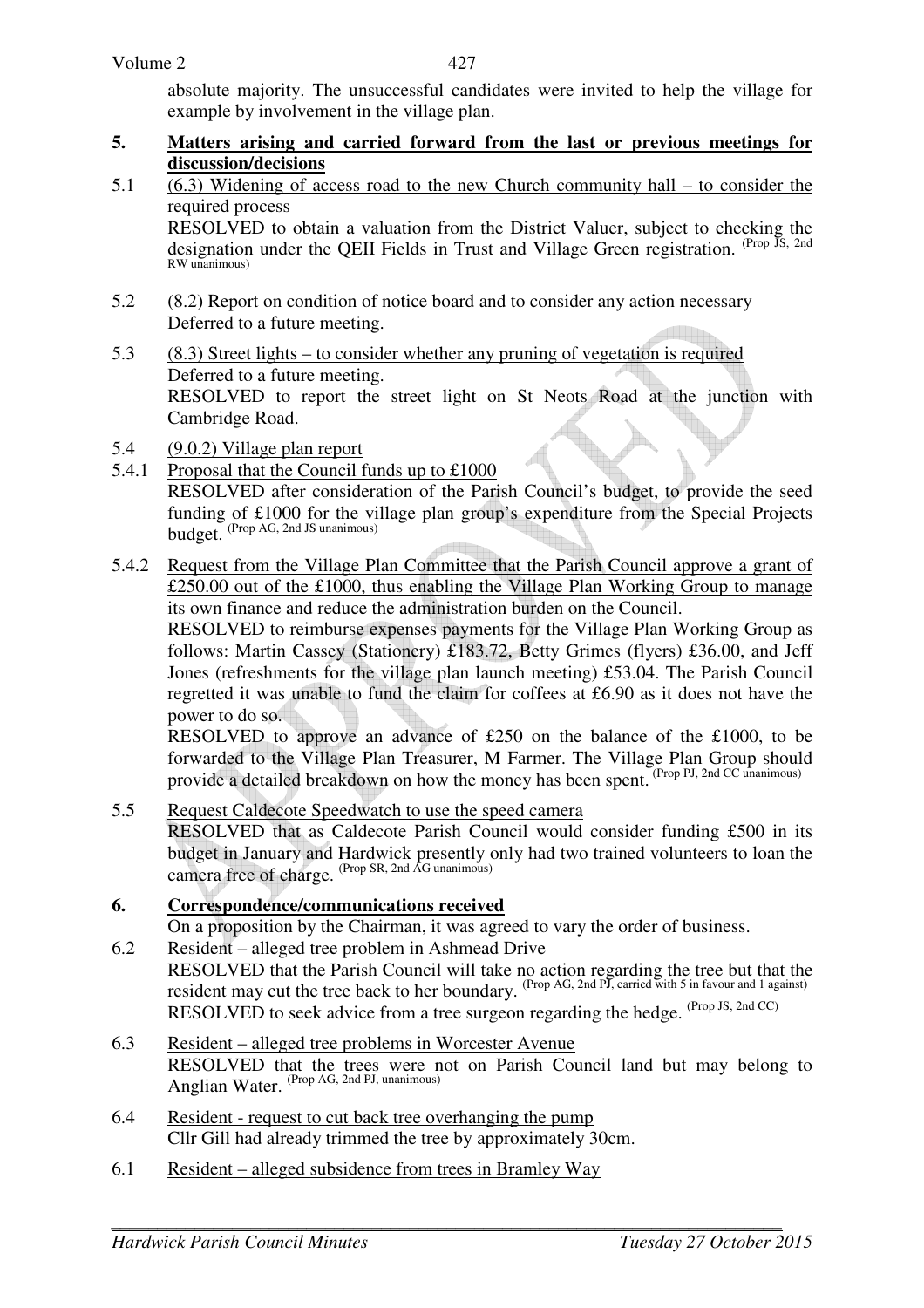| Volume 2 |  |
|----------|--|
|----------|--|

428

RESOLVED to place the matter in the hands of insurers. (Prop SR, 2nd PJ unanimous)

- 6.5 District Cllr Chamberlain fire damaged building corner of St Neots Road to consider the Parish Council's support Noted that the District Council was taking action.
- 6.6 Anne Jones Village sign missing plaque and request for WI plaque RESOLVED to seek further information as to the size, wording, materials and cost. The Parish Council did not favour brass as this was more vulnerable to theft <sup>(Prop PJ, 2nd</sup>) CC, unanimous)
- 6.7 HSSC pavilion guttering problems to consider report from Coulsons RESOLVED to note the Clerk had used her delegated powers to arrange a tempory repair of the guttering at the pavilion. RESOLVED to note the problem with the roof and the guttering and to await the quote from Coulsons before considering the matter further.
- 6.8 SCDC Hundred Houses Society notification of intention to sell 124 Main Street Noted.
- 6.9 South Cambs Police solutions to problem parking Noted.
- 6.10 Greater Cambridge City Deal consultation on Cambourne to Cambridge better bus journeys

 Cllr Chamberlain was invited to speak on this matter at 9.35 pm. Noted. RESOLVED that residents are to be encouraged to submit their views and attend an exhibition. Cllr Rose is to attend to this.

# **7. Planning Applications and Decision notices and tree works applications**

- 7.1 Planning applications received since the last meeting
- 7.1.1 S/1686/15/FL 11 Cambridge Road Erection of a single, detached 2-bedroom bungalow, along with car parking

 The residents' comments on the application were noted. RESOLVED to recommend refusal on highways grounds due to the proximity to the blind bend, the proposed building extending beyond the existing building line of neighbouring properties, the lack of parking and overdevelopment of the plot. The planners are to be asked to take into account the views of the neighbours and that if they are minded to approve the application, it should be referred to the Planning Committee. (Prop SR, 2nd PJ, unanimous)

- 7.2 SCDC Decision Notices Details of planning permissions granted by SCDC or refusal notices since the last meeting can be viewed on the SCDC Planning Portal at http://plan.scambs.gov.uk/.
- 7.2.1 S/0781/15/FL Land rear of St Mary's Church, Main Street Replacement of temporary cabin meeting room, kitchen and toilet facilities with a permanent church hall – Permission granted by SCDC.
- 7.2.2 S/1549/15/OL 18 Hall Drive Erection of a single dwelling within the cartilage of 18 Hall Drive – Permission refused by SCDC.
- 7.2.3 S/1831/15/FL 19 Laxton Avenue Two storey side extension Permission granted by SCDC.

All noted.

7.3 Tree Works None.

### **8. Members reports and items for information only**